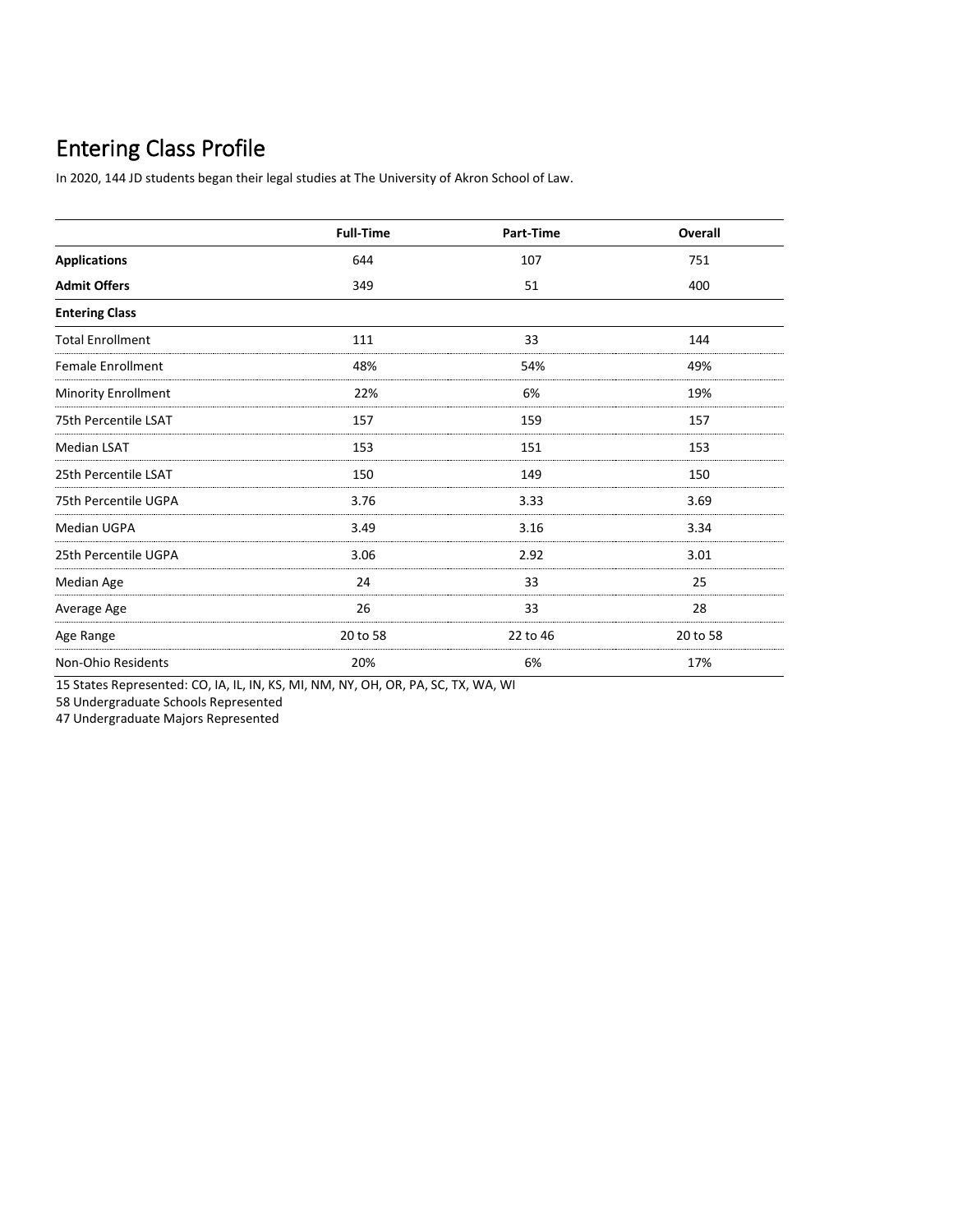In 2019, 111 JD students began their legal studies at The University of Akron School of Law. We believe this is bolstered by solid career prospects, cutting-edge programs, innovative offerings, and increased focus on international programs. If you have any questions about any of the statistics in the chart below, please feel free to contact our Admissions Office at lawadmissions@uakron.edu.

|                            | <b>Full-Time</b> | Part-Time | Overall  |
|----------------------------|------------------|-----------|----------|
| <b>Applications</b>        | 586              | 79        | 665      |
| <b>Admit Offers</b>        | 294              | 38        | 332      |
| <b>Entering Class</b>      |                  |           |          |
| <b>Total Enrollment</b>    | 87               | 24        | 111      |
| <b>Female Enrollment</b>   | 41%              | 33%       | 40%      |
| <b>Minority Enrollment</b> | 15%              | 4%        | 13%      |
| 75th Percentile LSAT       | 155              | 155       | 155      |
| <b>Median LSAT</b>         | 152              | 153       | 153      |
| 25th Percentile LSAT       | 150              | 152       | 151      |
| 75th Percentile UGPA       | 3.67             | 3.62      | 3.67     |
| <b>Median UGPA</b>         | 3.45             | 3.43      | 3.45     |
| 25th Percentile UGPA       | 3.07             | 2.95      | 3.05     |
| Median Age                 | 23               | 29        | 24       |
| Average Age                | 24               | 31        | 26       |
| Age Range                  | 20 to 39         | 21 to 46  | 20 to 46 |
| Non-Ohio Residents         | 16%              | 4%        | 14%      |

16 States Represented: AZ, CA, CT, FL, LA, MI, MO, NE, NY, OH, PA, TN, TX, UT, WA, WI

46 Undergraduate Schools Represented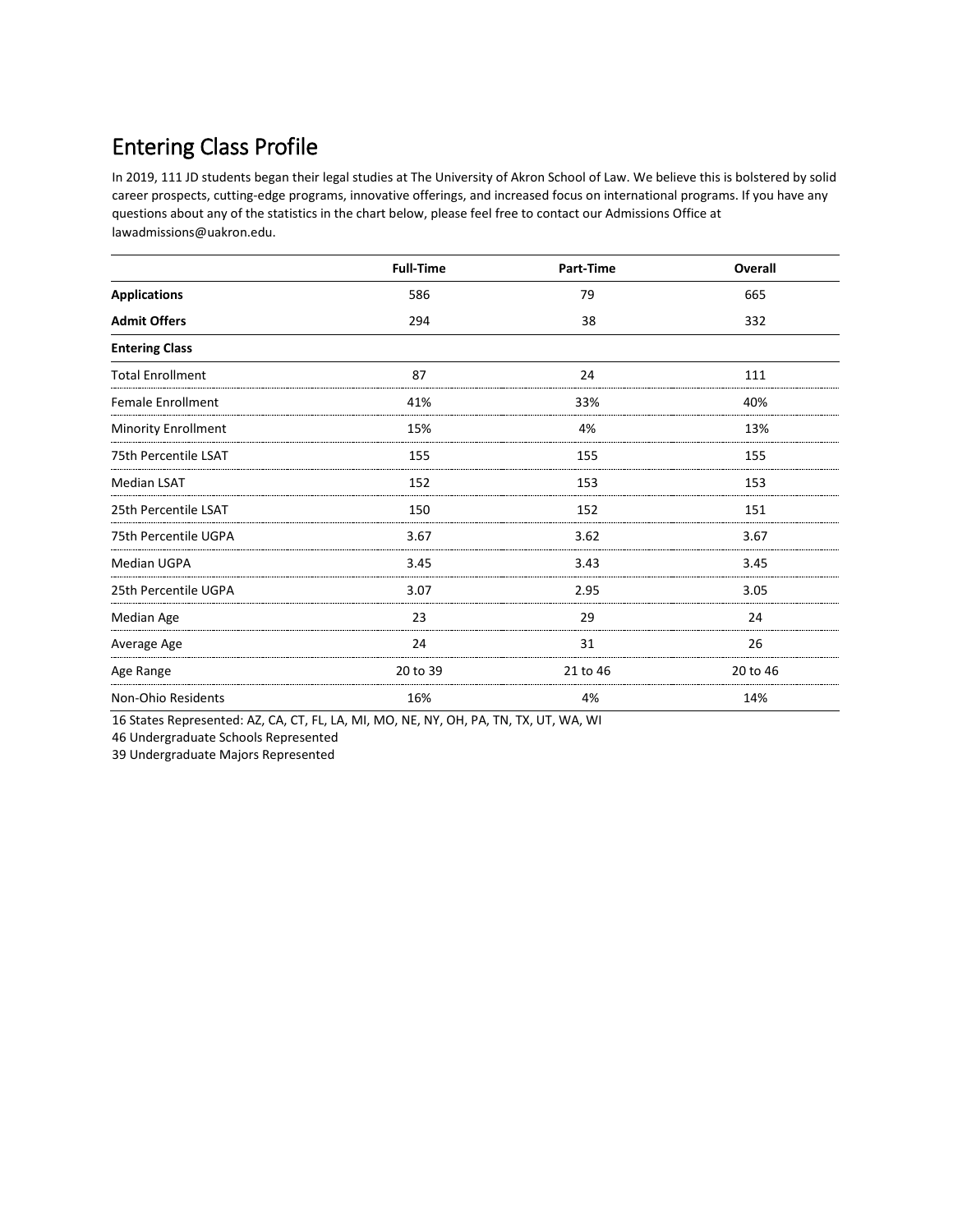In 2018, 143 JD students began their legal studies at The University of Akron School of Law. We believe this is bolstered by solid career prospects, cutting-edge programs, innovative offerings, and increased focus on international programs. If you have any questions about any of the statistics in the chart below, please feel free to contact our Admissions Office at lawadmissions@uakron.edu.

|                            | <b>Full-Time</b> | Part-Time | Overall  |
|----------------------------|------------------|-----------|----------|
| <b>Applications</b>        | 699              | 92        | 791      |
| <b>Admit Offers</b>        | 346              | 38        | 384      |
| <b>Entering Class</b>      |                  |           |          |
| <b>Total Enrollment</b>    | 115              | 28        | 143      |
| <b>Female Enrollment</b>   | 43%              | 57%       | 46%      |
| <b>Minority Enrollment</b> | 11%              | 18%       | 13%      |
| 75th Percentile LSAT       | 156              | 156       | 156      |
| <b>Median LSAT</b>         | 153              | 153       | 153      |
| 25th Percentile LSAT       | 151              | 151       | 151      |
| 75th Percentile UGPA       | 3.58             | 3.56      | 3.56     |
| <b>Median UGPA</b>         | 3.29             | 3.24      | 3.28     |
| 25th Percentile UGPA       | 3.04             | 3.07      | 3.04     |
| Median Age                 | 23               | 28        | 24       |
| Average Age                | 25               | 30        | 26       |
| Age Range                  | 20 to 48         | 21 to 54  | 20 to 54 |
| Non-Ohio Residents         | 22%              | 3%        | 18%      |

18 States Represented: CA, FL, IL, IN, KS, KY, MA, MI, MO, NC, NM, NV, NY, OH, OR, PA, WA, WV

60 Undergraduate Schools Represented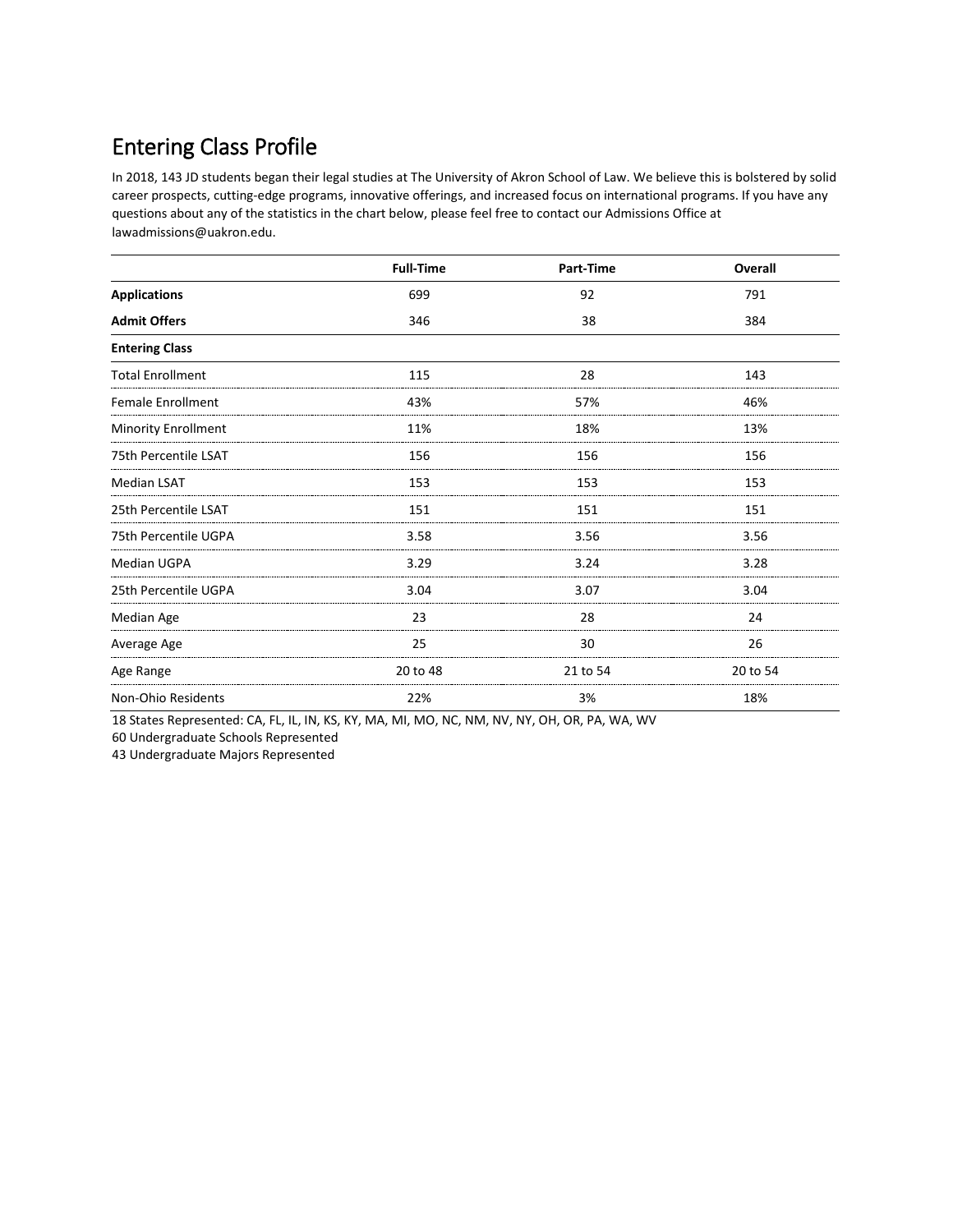In 2017, 161 JD students began their legal studies at The University of Akron School of Law. We believe this is bolstered by solid career prospects, cutting-edge programs, innovative offerings, and increased focus on international programs. If you have any questions about any of the statistics in the chart below, please feel free to contact our Admissions Office at lawadmissions@uakron.edu.

|                            | <b>Full-Time</b> | Part-Time | Overall  |
|----------------------------|------------------|-----------|----------|
| <b>Applications</b>        | 720              | 96        | 816      |
| <b>Admit Offers</b>        | 414              | 44        | 458      |
| <b>Entering Class</b>      |                  |           |          |
| <b>Total Enrollment</b>    | 130              | 31        | 161      |
| <b>Female Enrollment</b>   | 36%              | 61%       | 41%      |
| <b>Minority Enrollment</b> | 18%              | 26%       | 20%      |
| 75th Percentile LSAT       | 154              | 153       | 154      |
| <b>Median LSAT</b>         | 152              | 150       | 151      |
| 25th Percentile LSAT       | 149              | 148       | 149      |
| 75th Percentile UGPA       | 3.51             | 3.52      | 3.51     |
| <b>Median UGPA</b>         | 3.25             | 3.31      | 3.28     |
| 25th Percentile UGPA       | 2.95             | 2.90      | 2.94     |
| Median Age                 | 23               | 28        | 24       |
| Average Age                | 25               | 32        | 27       |
| Age Range                  | 18 to 66         | 21 to 55  | 18 to 66 |
| Non-Ohio Residents         | 31%              | 13%       | 27%      |

20 States Represented: AZ, CA, CO, FL, ID, IN, MD, MI, MO, NJ, NV, NY, OH, PA, TN, TX, UT, VA, WI, WV 69 Undergraduate Schools Represented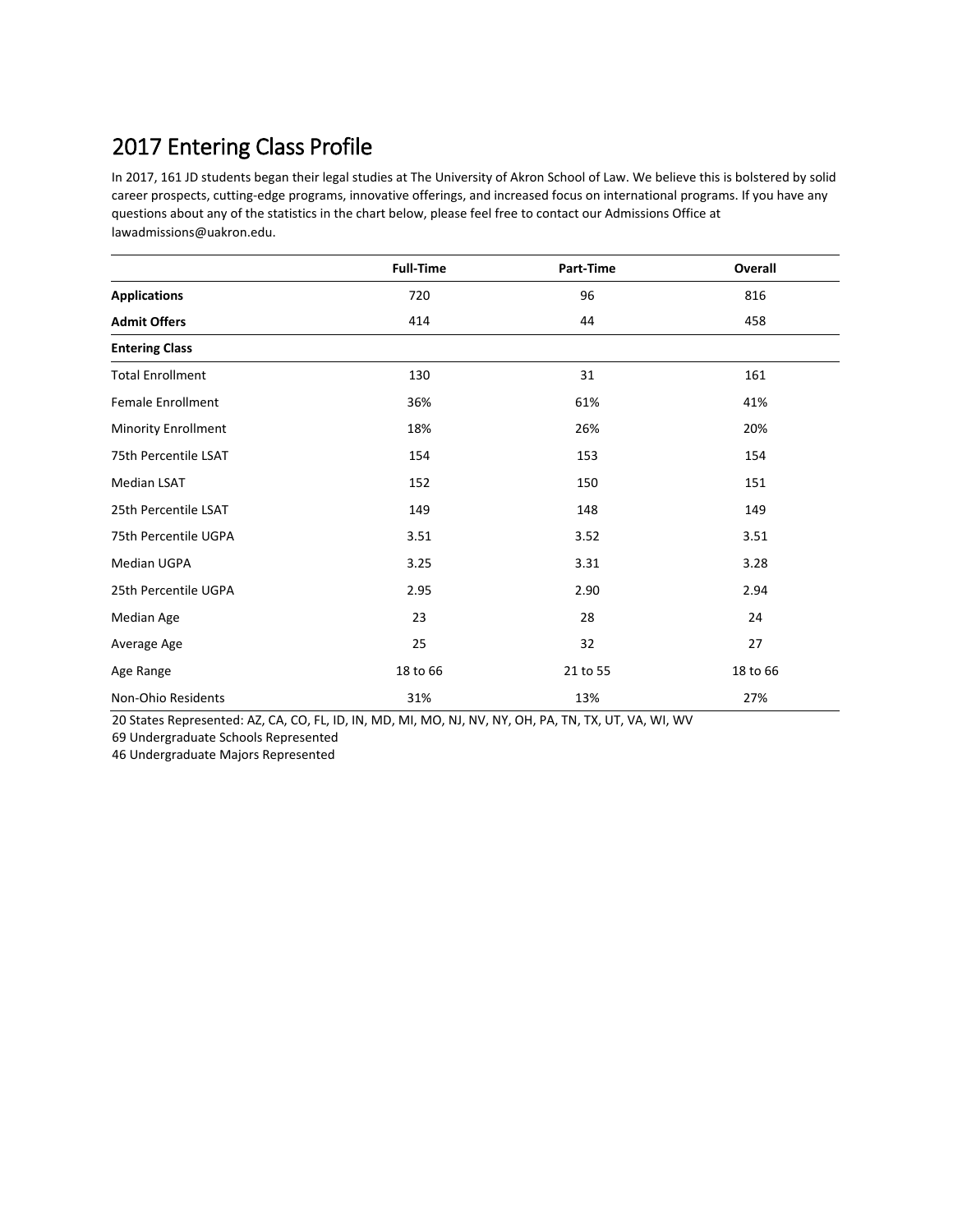# Fall 2016 Entering Class Profile

In 2016, 159 JD students began their legal studies at The University of Akron School of Law. This represents a significant increase in entering-class enrollment from the previous year. We believe this increase is bolstered by solid career prospects, cutting-edge programs, innovative offerings, and increased focus on international programs. If you have any questions about any of the statistics in the chart below, please feel free to contact our Admissions Office [at lawadmission](mailto:lawadmissions@uakron.edu)s@uakron.edu.

|                            | <b>Full-Time</b> | Part-Time | <b>Overall</b> |
|----------------------------|------------------|-----------|----------------|
| <b>Applications</b>        | 768              | 117       | 885            |
| <b>Admit Offers</b>        | 400              | 47        | 447            |
| <b>Entering Class</b>      |                  |           |                |
| <b>Total Enrollment</b>    | 125              | 34        | 159            |
| <b>Female Enrollment</b>   | 54%              | 61%       | 56%            |
| <b>Minority Enrollment</b> | 14%              | 15%       | 14%            |
| 75th Percentile LSAT       | 154              | 154       | 155            |
| Median LSAT                | 152              | 151       | 152            |
| 25th Percentile LSAT       | 149              | 149       | 149            |
| 75th Percentile UGPA       | 3.55             | 3.47      | 3.54           |
| Median UGPA                | 3.35             | 3.22      | 3.33           |
| 25th Percentile UGPA       | 3.06             | 2.93      | 3.02           |
| Median Age                 | 23               | 29        | 24             |
| Average Age                | 25               | 32        | 26             |
| Age Range                  | 20 to 55         | 23 to 47  | 20 to 55       |
| Non-Ohio Residents         | 28%              | 6%        | 23%            |

17 States Represented: AR, AZ, CA, CO, FL, IA, IN, MI, NV, NY, OH, PA, TN, TX, UT, WI, WV

69 Undergraduate Schools Represented